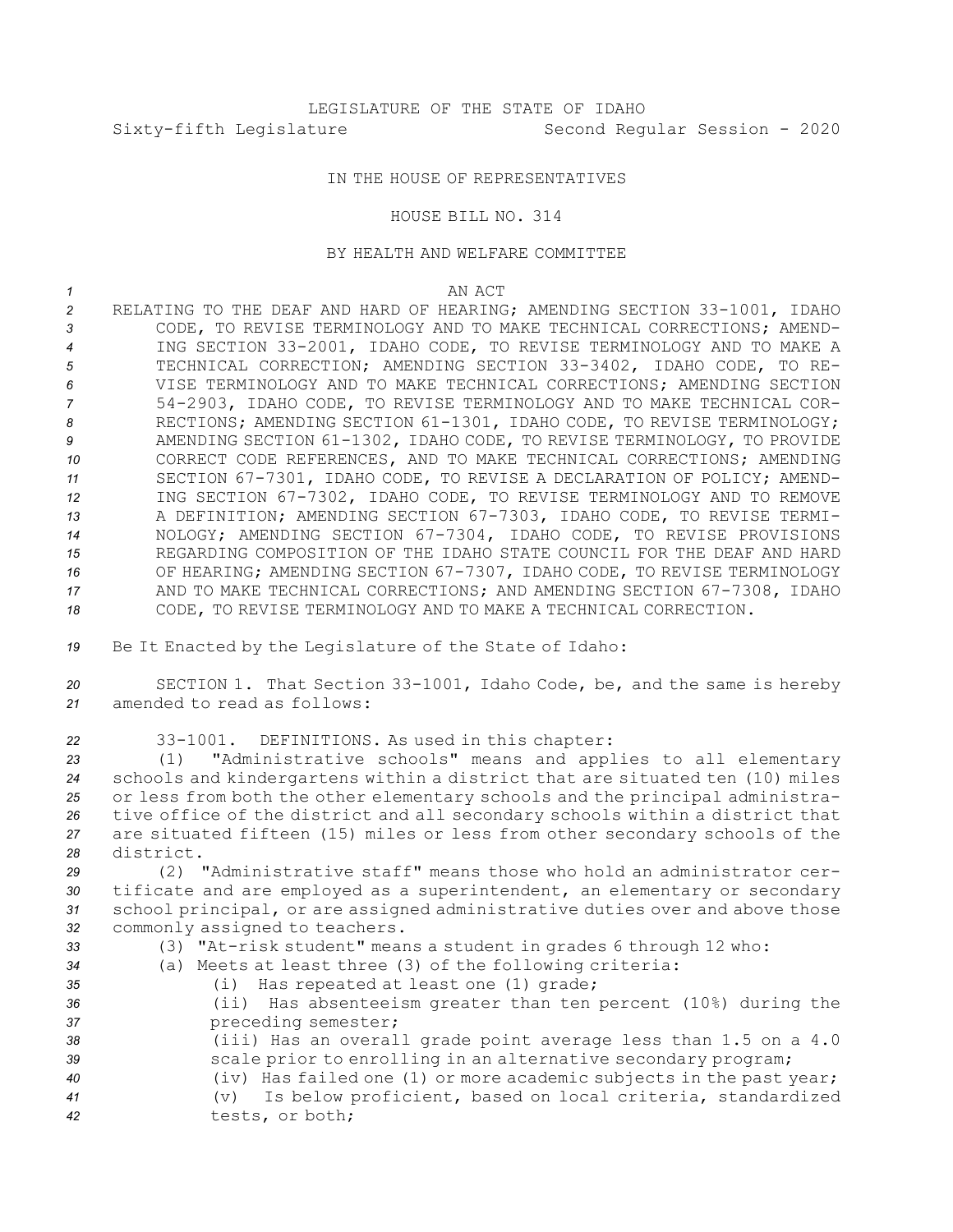| $\boldsymbol{\mathcal{1}}$ | (vi) Is two (2) or more credits per year behind the rate required             |
|----------------------------|-------------------------------------------------------------------------------|
| $\overline{c}$             | to graduate or for grade promotion; or                                        |
| 3                          | (vii) Has attended three (3) or more schools within the previous              |
| $\boldsymbol{4}$           | two (2) years, not including dual enrollment; or                              |
| $\sqrt{5}$                 | (b) Meets any of the following criteria:                                      |
| 6                          | Has documented substance abuse or a pattern of substance<br>(i)               |
| $\overline{7}$             | abuse;                                                                        |
| 8                          | (ii) Is pregnant or a parent;                                                 |
| 9                          | (iii) Is an emancipated youth or unaccompanied youth;                         |
| 10                         | (iv) Is a previous dropout;                                                   |
| 11                         | (v) Has a serious personal, emotional, or medical issue or is-                |
| 12                         | sues;                                                                         |
| 13                         | (vi) Has a court or agency referral; or                                       |
| 14                         | (vii) Demonstrates behavior detrimental to the student's academic             |
| 15                         | progress.                                                                     |
| 16                         | (4) "Average daily attendance" or "pupils in average daily attendance"        |
| 17                         | means the aggregate number of days enrolled students are present, divided by  |
| 18                         | the number of days of school in the reporting period; provided, however, that |
| 19                         | students for whom no Idaho school district is a home district shall not be    |
| 20                         | considered in such computation.                                               |
| 21                         | (5) "Career ladder" means the compensation table used for determining         |
| 22                         | the allocations districts receive for instructional staff and pupil service   |
| 23                         | staff based on specific performance criteria and is made up of a residency    |
| 24                         | compensation rung and a professional compensation rung.                       |
| 25                         | (6) "Child with a disability" means a child evaluated as having an            |
| 26                         | intellectual disability, a hearing impairment loss including deafness, a      |
| 27                         | speech or language impairment, a visual impairment including blindness,       |
| 28                         | an emotional behavioral disorder, an orthopedic impairment, autism, a         |
| 29                         | traumatic brain injury, another health impairment, a specific learning        |
| 30                         | disability, deaf-blindness, or multiple disabilities, and who, by reason      |
| 31                         | thereof, needs special education and related services.                        |
| 32                         | (7) "Compensation rung" means the rung on the career ladder that corre-       |
| 33                         | sponds with the compensation level performance criteria.                      |
| 34                         | (8) "Economically disadvantaged student" means a student who:                 |
| 35                         | (a) Is eligible for a free or reduced-price lunch under the Richard B.        |
| 36                         | Russell national school lunch act, 42 U.S.C. 1751 et seq., excluding          |
| 37                         | students who are only eligible through a school's community eligibility       |
| 38                         | program;                                                                      |
| 39                         | (b) Resides with a family receiving assistance under the program of           |
| 40                         | block grants to states for temporary assistance for needy families            |
| 41                         | (TANF) established under part A of title IV of the social security act,       |
| 42                         | 42 U.S.C. 601 et seq.;                                                        |
| 43                         | Is eligible to receive medical assistance under the medicaid pro-<br>(C)      |
| 44                         | gram under title XIX of the social security act, 42 U.S.C. 1396 et seq.;      |
| 45                         | or                                                                            |
| 46                         | Is considered homeless for purposes of the federal McKinney-Vento<br>(d)      |
| 47                         | homeless assistance act, 42 U.S.C. 11301 et seq.                              |
| 48                         | (9) "Elementary grades" or "elementary average daily attendance" means        |
| 49                         | and applies to students enrolled in grades 1 through 6, inclusive, or any     |
| 50                         | combination thereof.                                                          |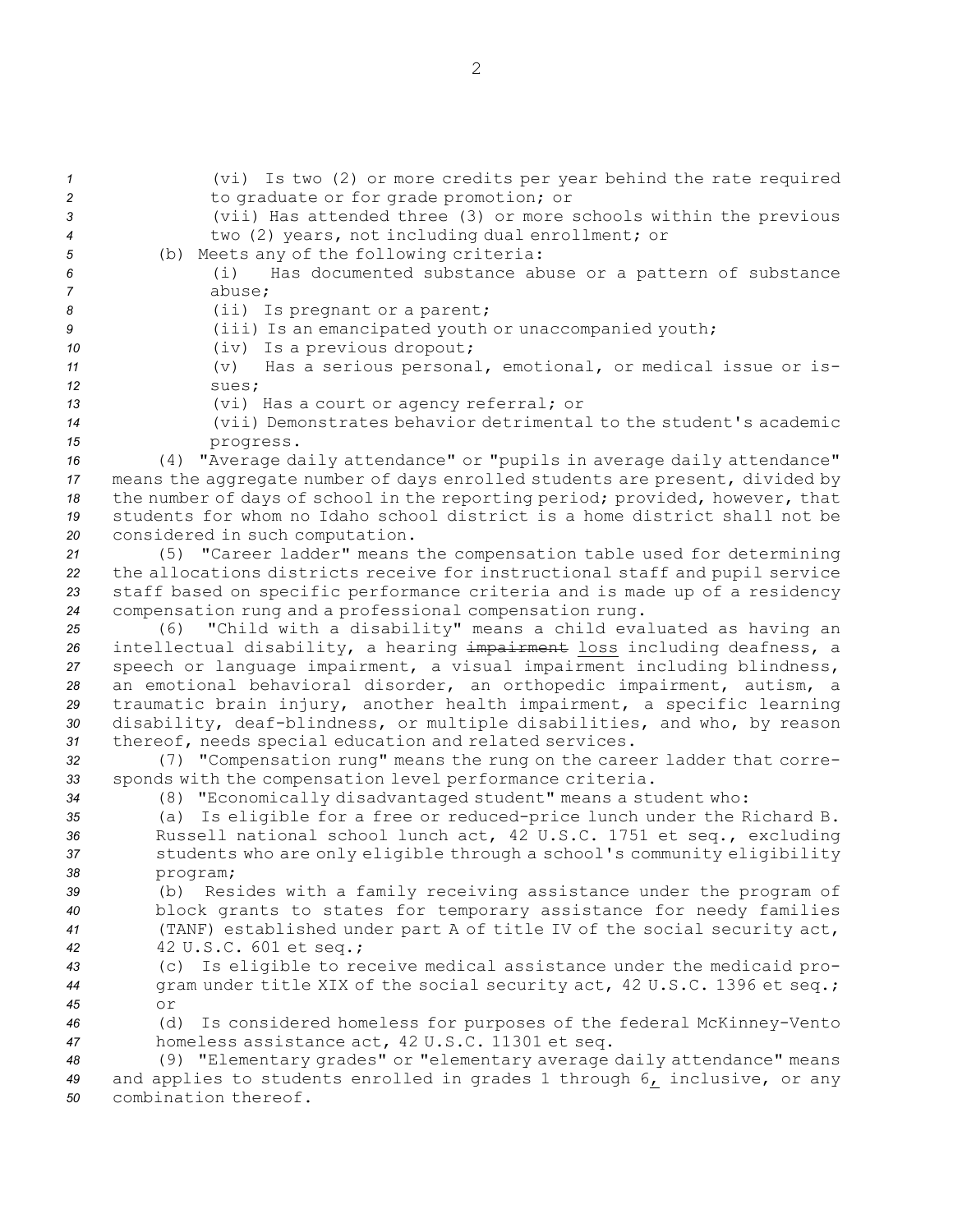*<sup>1</sup>* (10) "Elementary schools" are schools that serve grades 1 through 6, in-*<sup>2</sup>* clusive, or any combination thereof.

*<sup>3</sup>* (11) "Elementary/secondary schools" are schools that serve grades 1 *<sup>4</sup>* through 12, inclusive, or any combination thereof.

*<sup>5</sup>* (12) "English language learner" or "ELL" means <sup>a</sup> student who does not *<sup>6</sup>* score proficient on the English language development assessment established *<sup>7</sup>* by rule of the state board of education.

*<sup>8</sup>* (13) "Gifted and talented" shall have the same meaning as provided in *<sup>9</sup>* section 33-2001(4), Idaho Code.

*<sup>10</sup>* (14) "Homebound student" means any student who would normally and reg-*<sup>11</sup>* ularly attend school, but is confined to home or hospital because of an ill-*<sup>12</sup>* ness or accident for <sup>a</sup> period of ten (10) or more consecutive days.

 (15) "Instructional staff" means those who hold an Idaho certificate issued under section 33-1201, Idaho Code, and who are either involved in the direct instruction of <sup>a</sup> student or group of students or who serve in <sup>a</sup> mentor or teacher leader position for individuals who hold an Idaho certificate issued under section 33-1201, Idaho Code.

*<sup>18</sup>* (16) "Kindergarten" or "kindergarten average daily attendance" means *<sup>19</sup>* and applies to all students enrolled in <sup>a</sup> school year, less than <sup>a</sup> school *<sup>20</sup>* year, or summer kindergarten program.

 (17) "Local salary schedule" means <sup>a</sup> compensation table adopted by <sup>a</sup> school district or public charter school, which table is used for determin- ing moneys to be distributed for instructional staff and pupil service staff salaries. Minimum compensation provided under <sup>a</sup> local salary schedule shall be at least equal to thirty-eight thousand five hundred dollars (\$38,500) or, for staff holding <sup>a</sup> professional endorsement, forty-two thousand five hundred dollars (\$42,500).

 (18) "Measurable student achievement" means the measurement of student academic achievement or growth within <sup>a</sup> given interval of instruction for those students who have been enrolled in and attended eighty percent (80%) of the interval of instruction. Measures and targets shall be chosen at the district level or school level in collaboration with the staff member im- pacted by the measures and applicable district staff. Assessment tools that may be used for measuring student achievement and growth include:

- *35* (a) Idaho standards achievement test;
- 
- *<sup>36</sup>* (b) Student learning objectives; *37* (c) Formative assessments;
- *<sup>38</sup>* (d) Teacher-constructed assessments of student growth;
- *<sup>39</sup>* (e) Pre- and post-tests;
- *40* (f) Performance-based assessments;
- *<sup>41</sup>* (g) Idaho reading indicator;
- *<sup>42</sup>* (h) College entrance exams or preliminary college entrance exams such *43* as PSAT, SAT and ACT;
- *<sup>44</sup>* (i) District-adopted assessment;
- *<sup>45</sup>* (j) End-of-course exams;
- *<sup>46</sup>* (k) Advanced placement exams; and
- *<sup>47</sup>* (l) Career technical exams.

*<sup>48</sup>* (19) "Performance criteria" means the standards specified for instruc-*<sup>49</sup>* tional staff and pupil service staff to demonstrate teaching proficiency *<sup>50</sup>* for <sup>a</sup> given compensation rung. Each element of the performance criteria, as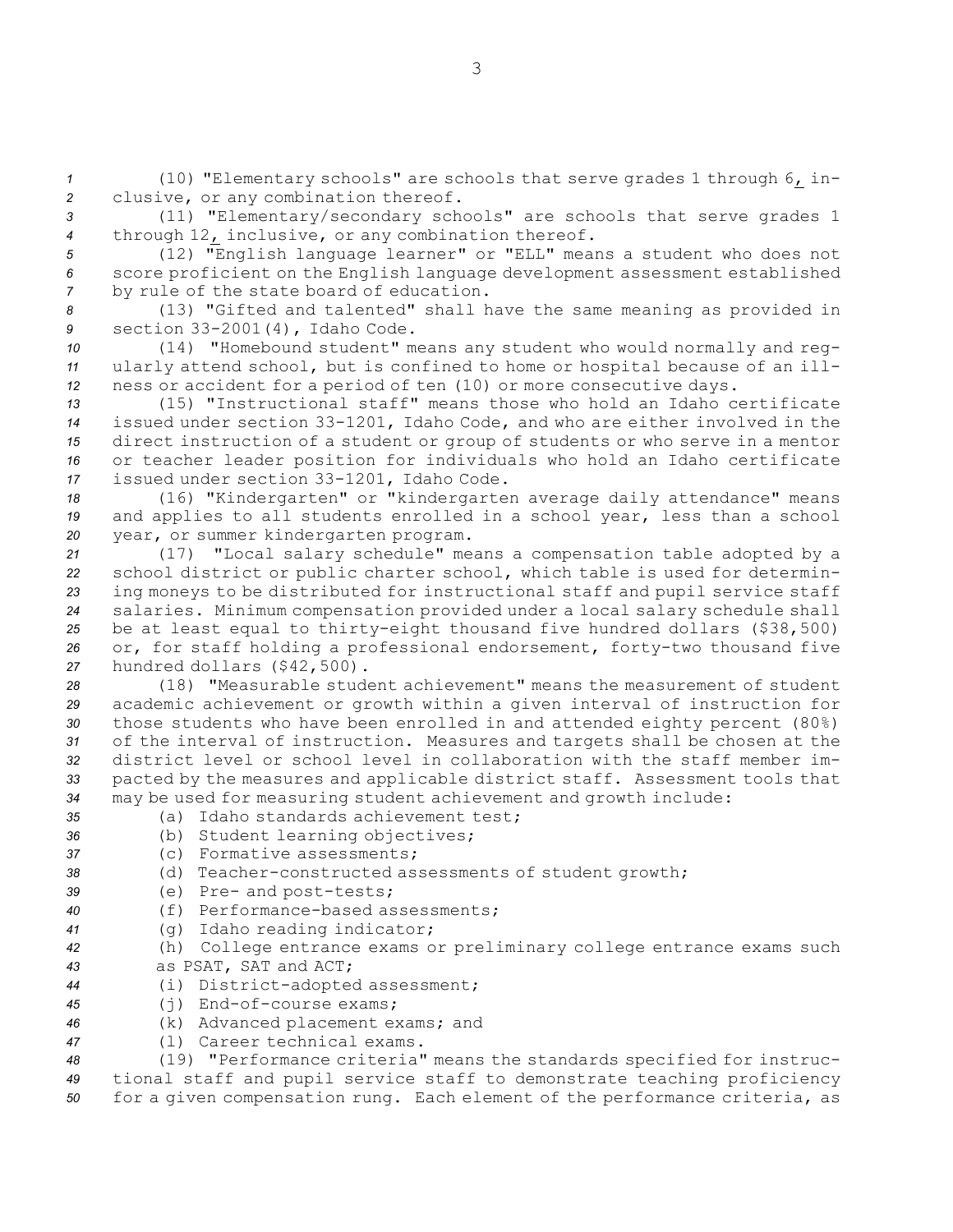*<sup>1</sup>* identified in subsection (14) of this section, shall be reported for deter-*<sup>2</sup>* mining movement on the career ladder.

*<sup>3</sup>* (20) "Professional compensation rung performance criteria" means:

*<sup>4</sup>* (a) An overall rating of proficient, and no components rated as unsat-

*<sup>5</sup>* isfactory, on the state framework for teaching evaluation; and

*<sup>6</sup>* (b) Demonstrating the majority of their students have met their measur-*<sup>7</sup>* able student achievement targets or student success indicator targets.

*8* (21) "Public school district" or "school district" or "district" means *<sup>9</sup>* any public school district organized under the laws of this state, including *<sup>10</sup>* specially chartered school districts.

*<sup>11</sup>* (22) "Pupil service staff" means those who provide services to stu-*<sup>12</sup>* dents, but are not involved in direct instruction of those students, and hold *<sup>13</sup>* <sup>a</sup> pupil personnel services certificate.

*<sup>14</sup>* (23) "Secondary grades" or "secondary average daily attendance" means *<sup>15</sup>* and applies to students enrolled in grades 7 through 12, inclusive, or any *16* combination thereof.

*<sup>17</sup>* (24) "Secondary schools" are schools that serve grades 7 through 12, in-*<sup>18</sup>* clusive, or any combination thereof.

 (25) "Separate elementary school" means an elementary school located more than ten (10) miles on an all-weather road from both the nearest elemen- tary school and elementary/secondary school serving like grades within the same school district and from the location of the office of the superinten- dent of schools of such district, or from the office of the chief administra- tive officer of such district if the district employs no superintendent of *25* schools.

 (26) "Separate kindergarten" means <sup>a</sup> kindergarten located more than ten (10) miles on an all-weather road from both the nearest kindergarten school within the same school district and from the location of the office of the su- perintendent of schools of such district, or from the office of the chief ad- ministrative officer of such district if the district employs no superinten-dent of schools.

 (27) "Separate secondary school" means any secondary school located more than fifteen (15) miles on an all-weather road from any other secondary school and elementary/secondary school serving like grades operated by the district.

 (28) "Special education" means specially designed instruction or speech/language therapy at no cost to the parent to meet the unique needs of <sup>a</sup> student who is <sup>a</sup> child with <sup>a</sup> disability, including instruction in the classroom, the home, hospitals, institutions, and other settings; instruc- tion in physical education; speech therapy and language therapy; transition services; travel training; assistive technology services; and vocational education.

 (29) "Student success indicators" means measurable indicators of stu- dent achievement or growth, other than academic, within <sup>a</sup> predefined inter- val of time for <sup>a</sup> specified group of students. Measures and targets shall be chosen at the district or school level in collaboration with the pupil ser- vice staff member impacted by the measures and applicable district staff. Student success indicators include:

*<sup>49</sup>* (a) Quantifiable goals stated in <sup>a</sup> student's 504 plan or individualized *<sup>50</sup>* education plan.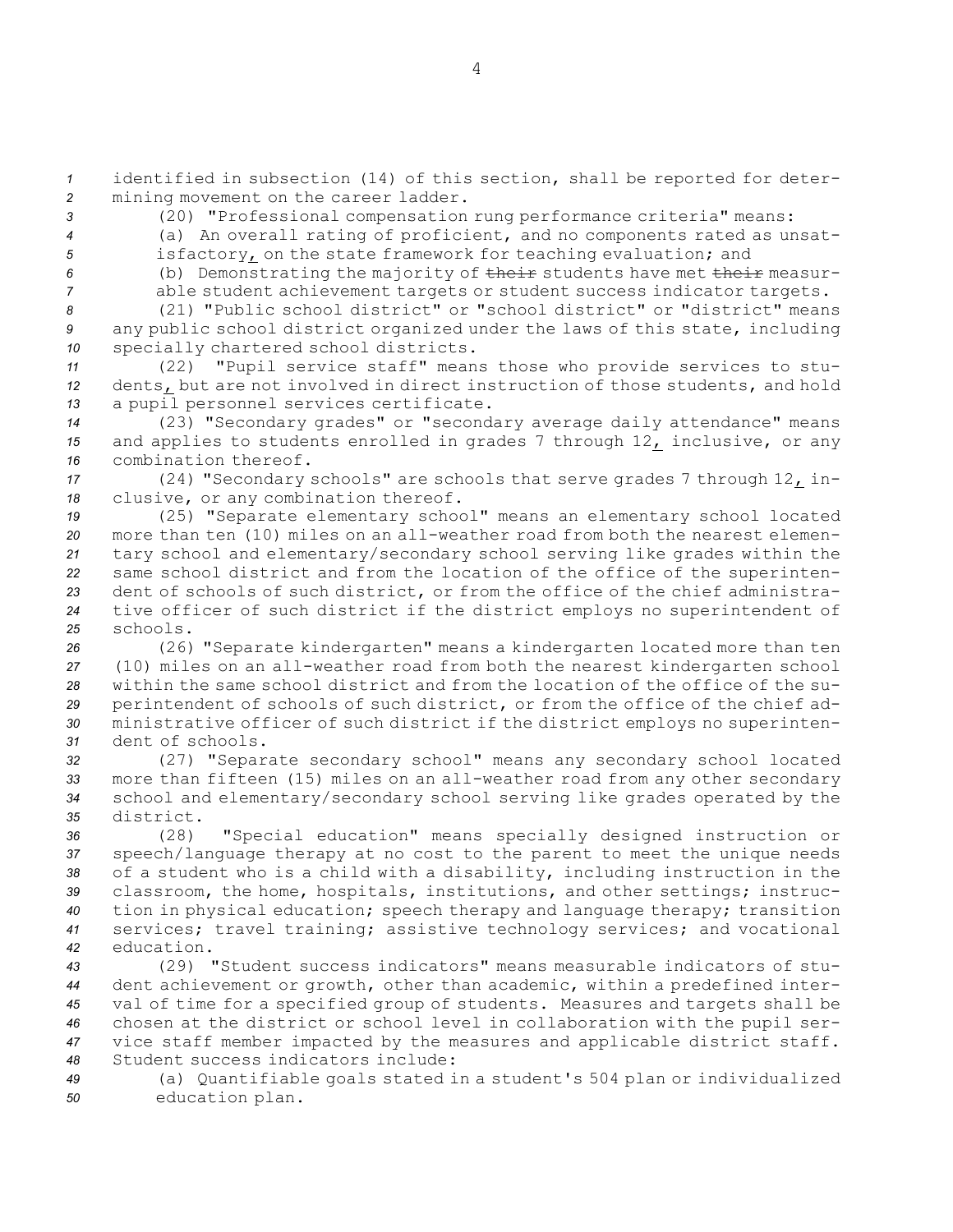*<sup>1</sup>* (b) Quantifiable goals stated in <sup>a</sup> student's behavior improvement *<sup>2</sup>* plan.

*<sup>3</sup>* (c) School- or district-identified measurable student objectives for <sup>a</sup> *<sup>4</sup>* specified student group or population.

 (30) "Support program" means the educational support program as de- scribed in section 33-1002, Idaho Code, the transportation support program described in section 33-1006, Idaho Code, and the exceptional education support program as described in section 33-1007, Idaho Code.

*<sup>9</sup>* (31) "Support unit" means <sup>a</sup> function of average daily attendance used *<sup>10</sup>* in the calculations to determine financial support provided to the public *11* school districts.

 (32) "Teacher" means any person employed in <sup>a</sup> teaching, instructional, supervisory, educational administrative or educational and scientific ca- pacity in any school district. In case of doubt, the state board of educa- tion shall determine whether any person employed requires certification as <sup>a</sup> *16* teacher.

*<sup>17</sup>* SECTION 2. That Section 33-2001, Idaho Code, be, and the same is hereby *18* amended to read as follows:

 33-2001. DEFINITIONS. (1) "Ancillary personnel" means those persons who render special services to exceptional children in regular or in addi- tion to regular or special class instruction as defined by the state board of education.

 (2) "Children with disabilities" means those children with cognitive impairments, hearing impairments loss, deafness, speech or language impair- ments, visual impairments, blindness, deaf-blindness, serious emotional disturbance, orthopedic impairments, severe or multiple disabilities, autism, traumatic brain injury, developmental delay or specific learning disabilities, and who by reason of the qualifying disability require special education and related services.

*<sup>30</sup>* (3) "Exceptional children" means both children with disabilities and *<sup>31</sup>* gifted/talented children with regard to funding for school districts.

 (4) "Gifted/talented children" means those students who are identified as possessing demonstrated or potential abilities that give evidence of high-performing capabilities in intellectual, creative, specific academic or leadership areas, or ability in the performing or visual arts and who re- quire services or activities not ordinarily provided by the school in order to fully develop such capabilities.

*<sup>38</sup>* (5) "Special education" or "special instructional service" means spe-*<sup>39</sup>* cially designed instruction or <sup>a</sup> related service, at no cost to the parents, *<sup>40</sup>* to meet the unique needs of an exceptional child.

*<sup>41</sup>* SECTION 3. That Section 33-3402, Idaho Code, be, and the same is hereby *42* amended to read as follows:

*<sup>43</sup>* 33-3402. DEFINITIONS. As used in this chapter:

*<sup>44</sup>* (1) "Blind or visually impaired" means impacted by an impairment in *<sup>45</sup>* vision that, even with correction, adversely affects <sup>a</sup> child's educational *<sup>46</sup>* performance. The term includes both partial sight and blindness.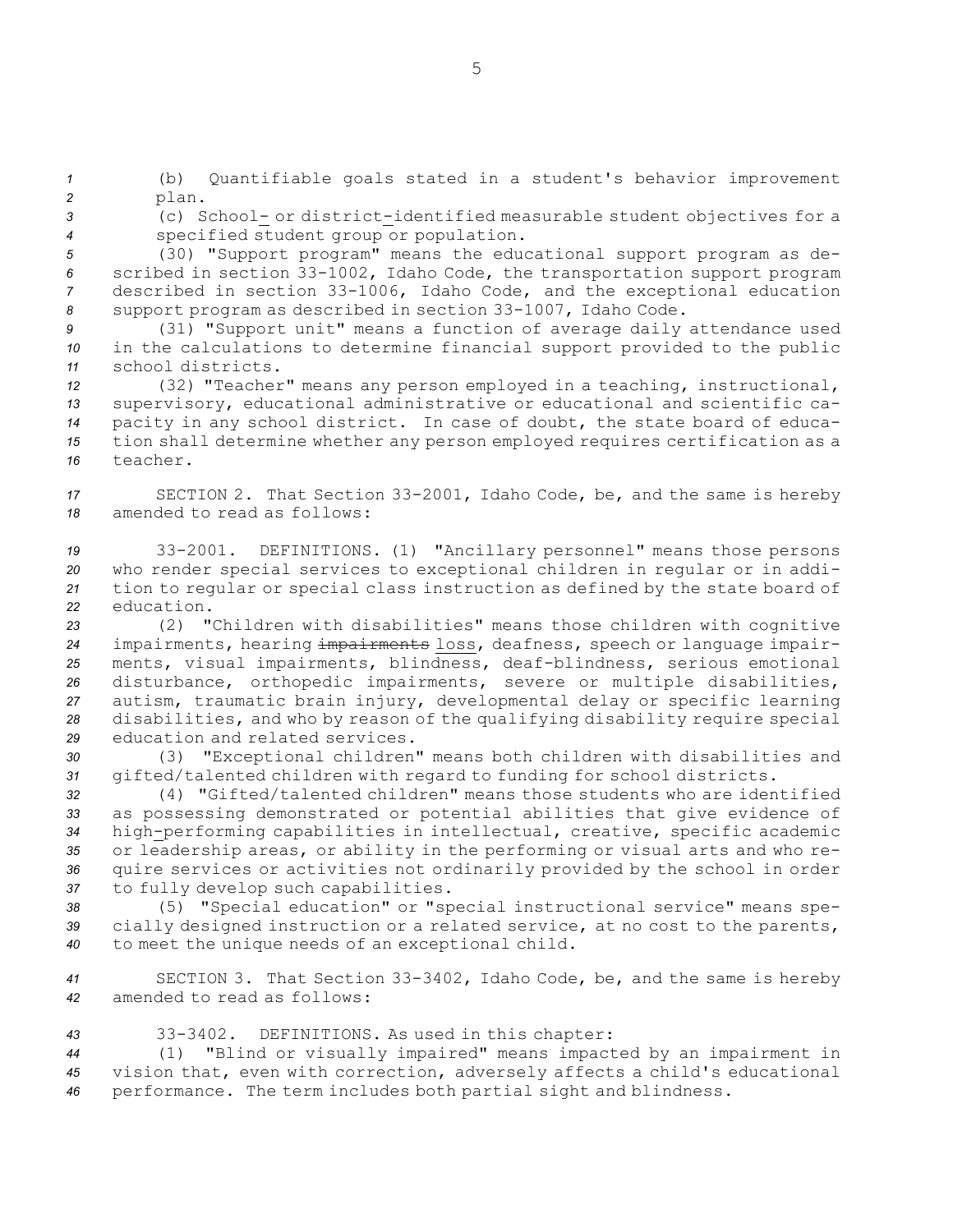(2) "Board of directors," also referred to in this chapter as "the board," means the board of directors of the Idaho bureau of educational services for the deaf and the blind as such board is established in section 33-3404, Idaho Code.

*<sup>5</sup>* (3) "Bureau" means the Idaho bureau of educational services for the *<sup>6</sup>* deaf and the blind as created in section 33-3403, Idaho Code.

 (4) "Deaf or hard of hearing" means impacted by an impairment in <sup>a</sup> loss of hearing, whether permanent or fluctuating, that adversely affects <sup>a</sup> 9 child's educational performance, or impacted by a hearing impairment loss that is so severe that the child is impaired in processing not able to process linguistic information through hearing, with or without amplification, that adversely affects <sup>a</sup> child's educational performance.

*<sup>13</sup>* (5) "Idaho school for the deaf and the blind" means the campus program *<sup>14</sup>* used to provide residential and day campus instruction and services to deaf *<sup>15</sup>* or hard of hearing and/or blind or visually impaired students.

*<sup>16</sup>* (6) "Outreach services" means off-campus statewide supplemental ser-*<sup>17</sup>* vices provided by the Idaho bureau of educational services for the deaf and *<sup>18</sup>* the blind to school districts, students and families.

*<sup>19</sup>* (7) "Sensory impairment" means an impairment of vision or hearing, or *20* both.

 (8) "Specialized/certified personnel" means all personnel nationally certified and/or certified by the state of Idaho as required by applicable law to provide services and instruction to students who are deaf or hard of hearing and/or blind or visually impaired, including, but not limited to, certified teachers of the deaf, certified teachers of the visually impaired, certified interpreters, certified orientation and mobility specialists, speech language pathologists, and certified low vision therapists.

*28* (9) "State board" means the Idaho state board of education.

 (10) "Student" means an individual who is deaf or hard of hearing and/or blind or visually impaired and who qualifies for educational services as provided for in this chapter pursuant to eligibility criteria set forth in the Idaho standards for infants, toddlers, children, and youth who are deaf or hard of hearing as incorporated by reference in IDAPA 08.02.03.004.08 or are blind or visually impaired as incorporated by reference in IDAPA 08.02.03.004.09, in effect on January 1, 2009.

 (11) "Supplemental services" means services provided to deaf or hard of hearing and/or blind or visually impaired students and their families, in addition to and in support of services the student may receive from his or her school district. Such services may include assessment, consultation and di-rect instruction.

*<sup>41</sup>* SECTION 4. That Section 54-2903, Idaho Code, be, and the same is hereby *42* amended to read as follows:

*<sup>43</sup>* 54-2903. DEFINITIONS. As used in this chapter:

*<sup>44</sup>* (1) "Applicant" means <sup>a</sup> person applying for <sup>a</sup> license or permit under *<sup>45</sup>* this chapter.

*<sup>46</sup>* (2) "Audiologist" means <sup>a</sup> natural person who meets the requirements of *<sup>47</sup>* this chapter, is duly licensed in accordance with this chapter and is engaged *<sup>48</sup>* in the practice of audiology.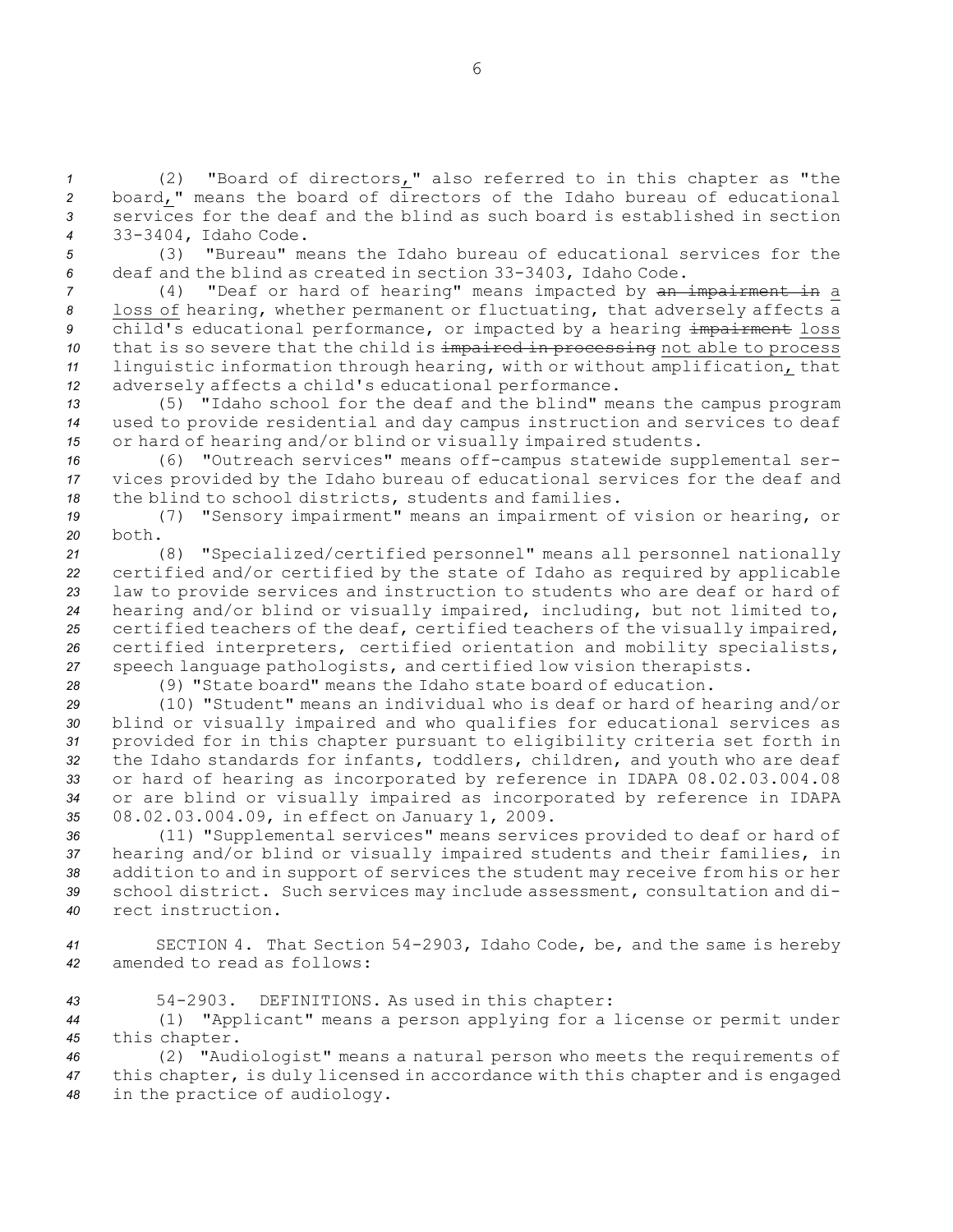(3) "Board" means the speech, hearing and communication services li- censure board. (4) "Bureau" means the bureau of occupational licenses. (5) "Department" means the department of self-governing agencies. (6) "Hearing aid" means any wearable electronic instrument or other de- vice designed for the purpose of aiding or compensating for impaired <sup>a</sup> loss of human hearing and any parts, attachments or accessories, including ear- molds attached to the hearing aid, but excluding batteries and cords. "Hear- ing aid" does not include those devices classified by the federal food and drug administration as assistive listening devices. (7) "Hearing aid dealer and fitter" means <sup>a</sup> person licensed pursuant to this chapter to provide hearing aid evaluations and to sell, dispense and fit hearing aids in the state of Idaho. (8) "Hearing aid evaluation" means the measurement of human hearing for the purpose of selecting or adapting <sup>a</sup> hearing aid, and not for obtaining medical diagnosis or legal documentation, and includes the following: (a) Air conduction threshold testing; (b) Bone conduction threshold testing; (c) Speech reception threshold testing; (d) Speech discrimination testing; (e) Most comfortable loudness level testing; and (f) Uncomfortable loudness level testing. (9) "Improper fitting" means <sup>a</sup> pattern of hearing aid selections or 24 adaptations, which that cause physical damage to any portion of the ear, in which the electroacoustic characteristics of the hearing aid are inadequate for the consumer, or in which the hearing aid is physically or acoustically unsuited to the consumer including, but not limited to: 28 (a) An all-in-the-ear hearing aid<sub>r</sub> which that continually falls out of *29* the ear; 30 (b) Any hearing aid or earmold<del>, which</del> that causes inappropriate feed- back, pain or discomfort to the ear within thirty (30) days of the origi- nal delivery of the hearing aid to the consumer; (c) Fitting <sup>a</sup> consumer with impacted cerumen; or (d) Fitting <sup>a</sup> consumer with either an apparent unilateral sensorineu- ral hearing loss or <sup>a</sup> significant air-bone gap without prior medical evaluation and approval. (10) "License" means <sup>a</sup> license issued by the board under this chapter. (11) "Practice of audiology" means to apply the principles, methods and procedures of measurement, evaluation, testing, counseling, consultation and instruction that relate to the development and disorders of hearing, vestibular functions and related language and speech disorders to prevent, modify or rehabilitate the disorders or to assist individuals in auditory and related skills for communication, and may include intraoperative moni- toring and the fitting, adjustment, programming, selling and dispensing of hearing aids and assistive devices. (12) "Practice of fitting and dealing in hearing aids" means the selec- tion, adaptation, dispensing, fitting or sale of hearing aids, and includes the testing of hearing by means of an audiometer, or by any other device de- signed specifically for these purposes. The practice also includes the mak-ing of impressions for earmolds.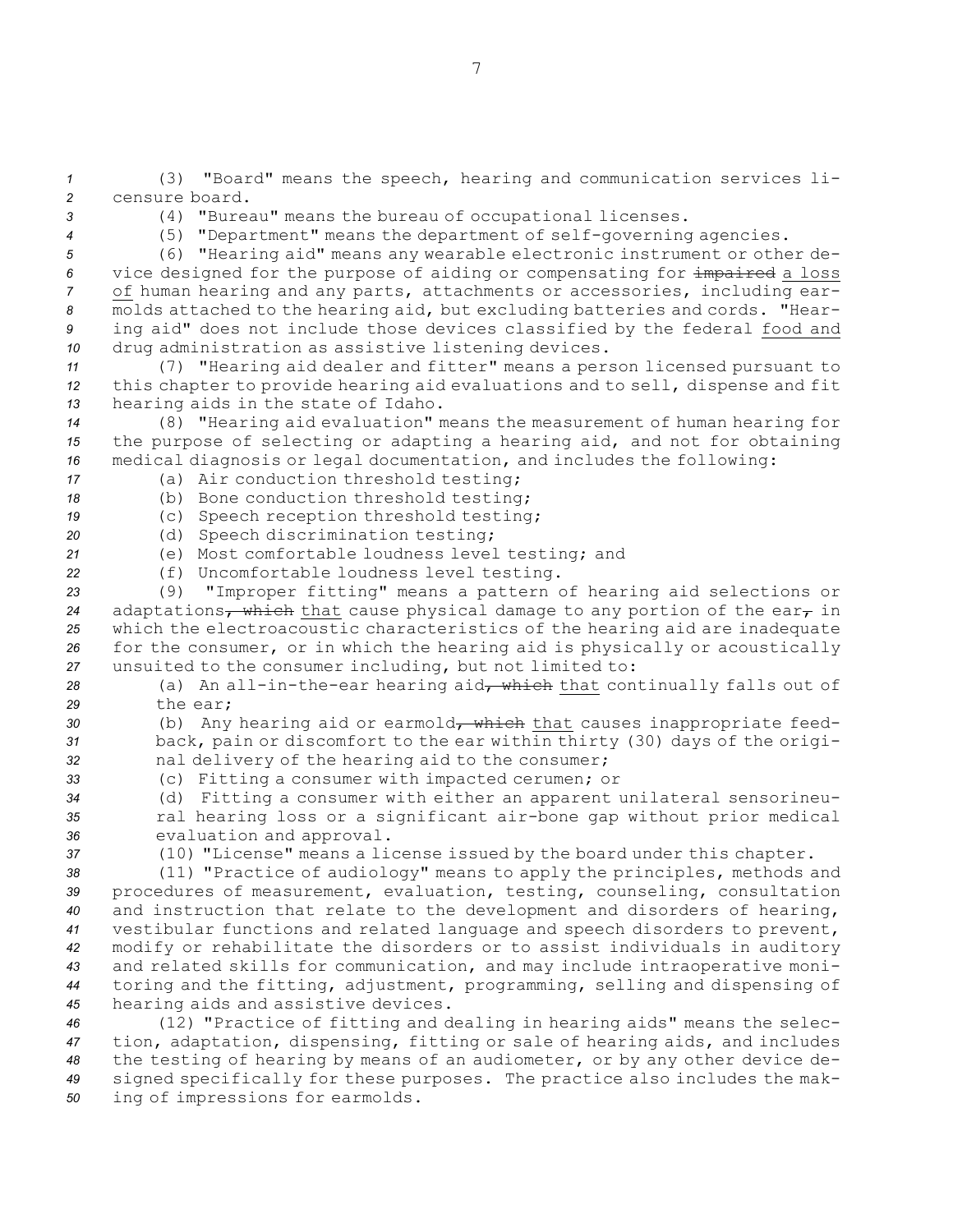(13) "Practice of sign language interpreting" means the application of the process of providing effective communication between and among persons who are deaf, hard of hearing or deaf-blind, speech impaired and those who can hear. The process includes, but is not limited to, communication between American sign language or other forms of manual communication and English. The process may also involve various other modalities that involve visual, gestural and tactile methods.

 (14) "Practice of speech-language pathology" means the application of principles, methods and procedures of measurement, evaluation, testing, counseling, rehabilitation, screening, consultation and instruction that relate to the development and disorders of human communication including, but not limited to, speech (articulation, fluency, voice, accent reduction) and language, swallowing, cognitive communication disorders, augmentative and alternative communication systems and related hearing disorders.

*<sup>15</sup>* (15) "Provisional permit" means <sup>a</sup> permit issued to an applicant who is *<sup>16</sup>* registered to obtain required experience to become licensed.

*<sup>17</sup>* (16) "Sign language interpreter" means <sup>a</sup> natural person who meets the *<sup>18</sup>* requirements of this chapter, is duly licensed in accordance with this chap-*<sup>19</sup>* ter, and who engages in the practice of sign language interpreting.

*<sup>20</sup>* (17) "Speech-language pathologist" means <sup>a</sup> natural person who meets the *<sup>21</sup>* requirements of this chapter, is duly licensed in accordance with this chap-*<sup>22</sup>* ter, and who engages in the practice of speech-language pathology.

 (18) "Speech-language pathologist aide" means <sup>a</sup> natural person who meets the requirements of this chapter, is duly licensed in accordance with this chapter, and who works under the direction and supervision of <sup>a</sup> speech-language pathologist. <sup>A</sup> speech-language pathologist aide shall not act or provide services independently of <sup>a</sup> supervising speech-language pathologist licensed in Idaho.

 (19) "Speech-language pathologist assistant" means <sup>a</sup> natural person who meets the requirements of this chapter, is duly licensed in accor- dance with this chapter, and works under the direction and supervision of <sup>a</sup> speech-language pathologist. <sup>A</sup> speech-language pathologist assistant shall not act or provide services independently of <sup>a</sup> supervising speech-lan-guage pathologist licensed in Idaho.

*<sup>35</sup>* SECTION 5. That Section 61-1301, Idaho Code, be, and the same is hereby *36* amended to read as follows:

 61-1301. LEGISLATIVE FINDINGS AND INTENT. Title IV of the Americans with disabilities act, public law 101-336, requires that on or before July 26, 1993, telephone corporations providing interstate or intrastate tele- phone services provide telecommunications relay services (TRS) for individ- uals who are hearing-impaired deaf, hard of hearing, or speech-impaired that will allow them to engage in telephone communication in <sup>a</sup> manner function- ally equivalent to that of individuals without hearing loss or speech im- pairments. The legislature finds that it is in the public interest to pro- vide for the appointment of <sup>a</sup> TRS administrator who can coordinate TRS ser- vices and assist the state in applying for certification of the state TRS program by the federal deadline of October 1, 1992. This certification, if approved by the federal communications commission, will allow every tele-phone corporation providing intrastate service in Idaho to meet its obliga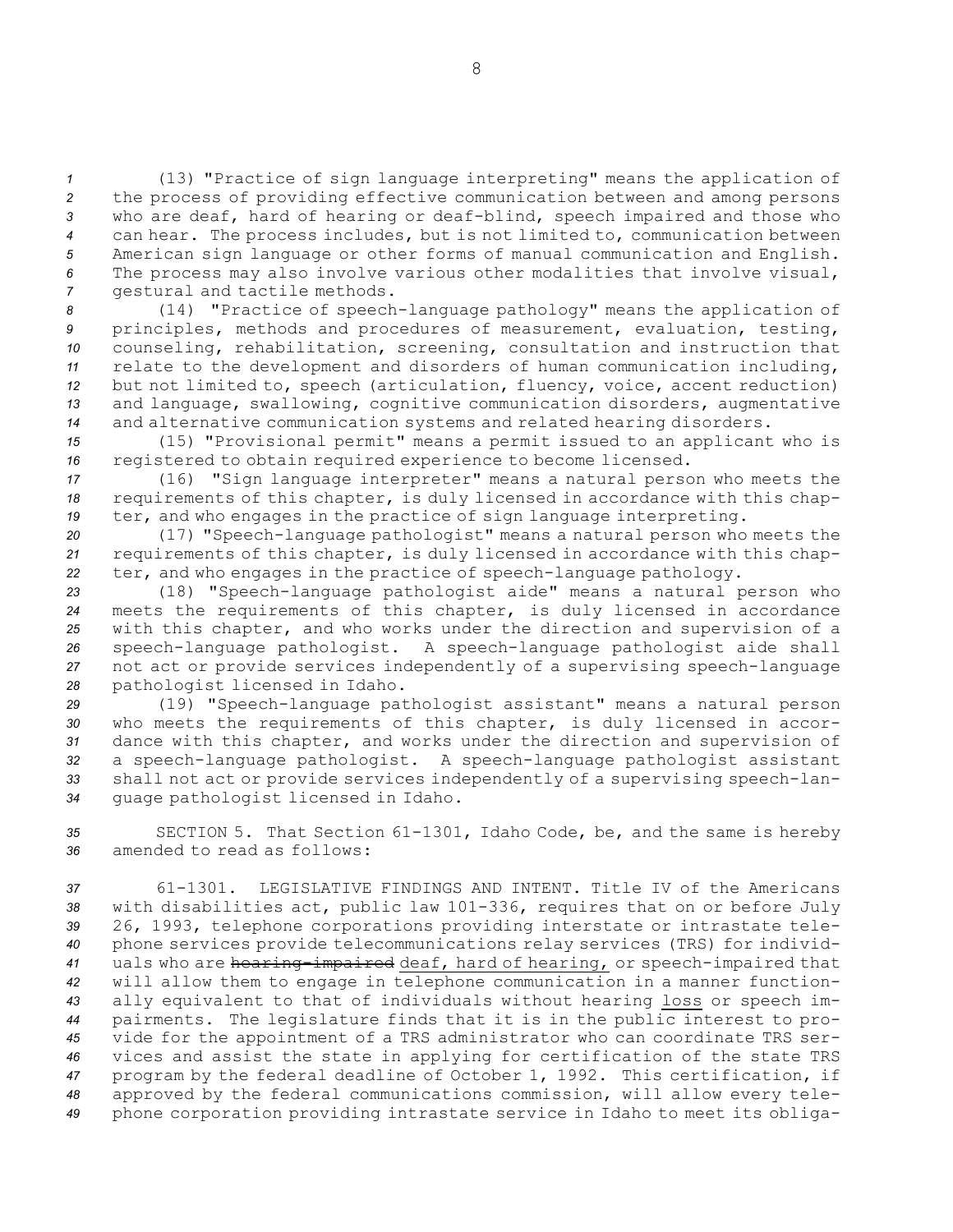*<sup>1</sup>* tions under federal law by participating in the state telecommunications re-*<sup>2</sup>* lay services program.

*<sup>3</sup>* SECTION 6. That Section 61-1302, Idaho Code, be, and the same is hereby *4* amended to read as follows:

*<sup>5</sup>* 61-1302. DEFINITIONS. In this chapter:

*<sup>6</sup>* (1) "Administrator" means the person with whom the Idaho public utili-*<sup>7</sup>* ties commission contracts to administer the program for delivery of telecom-*<sup>8</sup>* munications relay services.

*<sup>9</sup>* (2) "Commission" means the Idaho public utilities commission.

10 (3) "Communications-impaired" means individuals who are hearing-im- paired deaf, hard of hearing, or speech-impaired as defined in title IV, sec- tion 401, Americans with disabilities act of 1990, public law 101-336, 104 stat. 327, 336-69 (47 U.S.C. section 225) or regulations promulgated pur-suant thereto.

 (4) "Local exchange company" means <sup>a</sup> telephone corporation which that provides access lines to residential and business customers with the asso- ciated transmission of two (2) way interactive switched voice communication within <sup>a</sup> geographic area where basic local exchange rates rather than mes-sage telecommunications service rates apply.

*<sup>20</sup>* (5) "Message telecommunications service" shall have the meaning pre-*<sup>21</sup>* scribed in section 62-603(68), Idaho Code.

*<sup>22</sup>* (6) "Program" means the effort directed by the administrator pursuant *<sup>23</sup>* to this chapter to establish and operate an Idaho system to provide telecom-*<sup>24</sup>* munications relay services.

*<sup>25</sup>* (7) "Telephone corporation" shall have the meaning prescribed in sec-26 tion 62-603(1<del>0</del>4), Idaho Code.

 (8) "Telecommunications relay services" (TRS)" means services through which <sup>a</sup> communications-impaired person, using specialized telecommunica- tions equipment, may send and receive messages to and from <sup>a</sup> noncommuni- cations-impaired person whose telephone is not equipped with specialized telecommunications equipment and through which <sup>a</sup> noncommunications-im- paired person may, by using voice communication, send and receive messages to and from <sup>a</sup> communications-impaired person.

*<sup>34</sup>* SECTION 7. That Section 67-7301, Idaho Code, be, and the same is hereby *35* amended to read as follows:

 67-7301. DECLARATION OF PURPOSE. The legislature finds that Idaho's deaf and hard of hearing citizens make up ten per cent thirteen percent 38 (103%) of the state's population, with approximately one-half (1/2) of this constituency being elderly. Deaf and hard of hearing individuals are capa- ble of doing everything well except hearing. The deaf and hard of hearing need help in bridging the communication gap into the hearing world. Deaf and hard of hearing individuals deserve equal access to jobs, housing, ed- ucation, and information. Unfortunately, the needs of the deaf and hard of hearing have long been overlooked and underserved. Services that are avail- able are fragmented and incomplete. There is an urgent need for an entity to coordinate state-level programs to assure accommodation and access services for the deaf and hard of hearing. The purpose of this chapter is to establish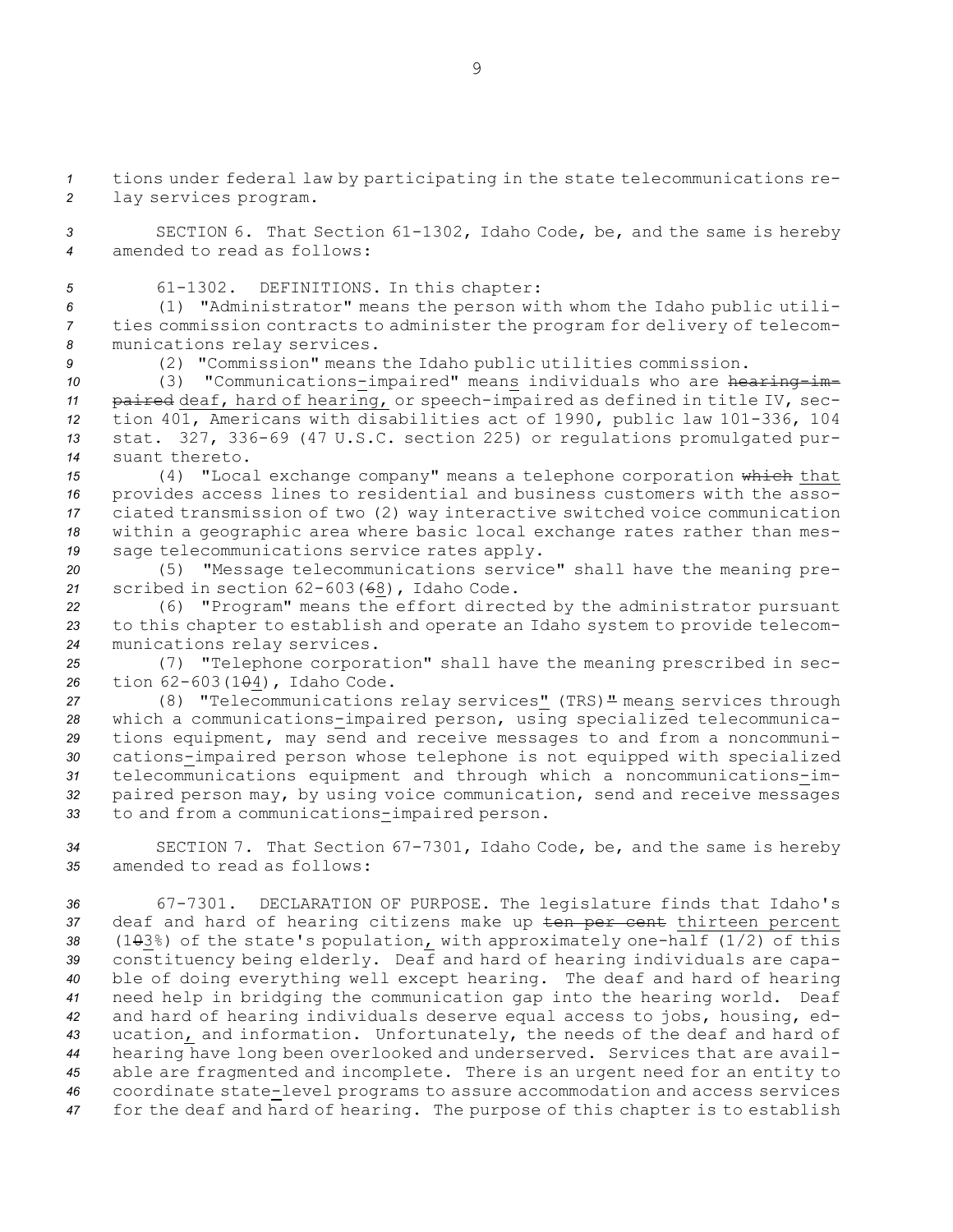an advisory council for the deaf and hard of hearing whose mission will be to create an environment in which hearing impaired deaf and hard of hearing Ida- hoans of all ages have an equal opportunity to participate fully as active, responsible, productive, and independent citizens of the state.

*<sup>5</sup>* SECTION 8. That Section 67-7302, Idaho Code, be, and the same is hereby *6* amended to read as follows:

*<sup>7</sup>* 67-7302. DEFINITIONS. As used in this chapter:

*<sup>8</sup>* (1) "Advocacy" means to act in the interests of the deaf and hard of *<sup>9</sup>* hearing population.

*10* (2) "Council" means the Idaho state council for the deaf and hard of *<sup>11</sup>* hearing.

 (3) "Deaf" means those in whom the sense of hearing is not functional for the ordinary purposes of life. "Deaf" includes several kinds of deaf- ness: prelingually deaf, postlingually deaf and deafened as defined by the Gallaudet university study on hearing loss.

16 (4) "Hard of hearing" means those persons whose hearing is impaired diminished to an extent that makes hearing difficult but does not preclude the understanding of spoken communication through the ear alone, with or without <sup>a</sup> hearing aid.

*<sup>20</sup>* (5) "Hearing impaired" means those who are deaf or hard of hearing.

*<sup>21</sup>* SECTION 9. That Section 67-7303, Idaho Code, be, and the same is hereby *22* amended to read as follows:

 67-7303. IDAHO STATE COUNCIL FOR THE DEAF AND HARD OF HEARING CRE- ATED. (1) The Idaho state council for the deaf and hard of hearing is hereby created. The council shall be the interdepartmental and interagency plan- ning and advisory body for the departments and agencies of the state for programs and services affecting persons with <sup>a</sup> hearing impairment who are deaf or hard of hearing.

 (2) For budgetary purposes and for administrative support purposes, the council shall be assigned, by the governor, to <sup>a</sup> department or office within the state government. However, this assignment shall not interfere with the interdepartmental and interagency planning, coordinating, influ-encing, evaluating and monitoring functions of the council.

*<sup>34</sup>* SECTION 10. That Section 67-7304, Idaho Code, be, and the same is hereby *35* amended to read as follows:

*36* 67-7304. COMPOSITION. (1) The council shall consist of nine (9) mem-*<sup>37</sup>* bers to be appointed by the governor.

 (2) Membership shall be as follows: one (1) member shall be <sup>a</sup> deaf per- son representing an association of the deaf, one (1) member shall be <sup>a</sup> deaf person, one (1) member shall be the parent of <sup>a</sup> deaf child, one (1) member shall be <sup>a</sup> hard of hearing member of <sup>a</sup> national hard of hearing consumer or- ganization, one (1) member shall be <sup>a</sup> hard of hearing person over the age of sixty (60) years, one (1) member shall be the parent of <sup>a</sup> hard of hearing child, one (1) member shall be an <sup>a</sup> licensed sign language interpreter for